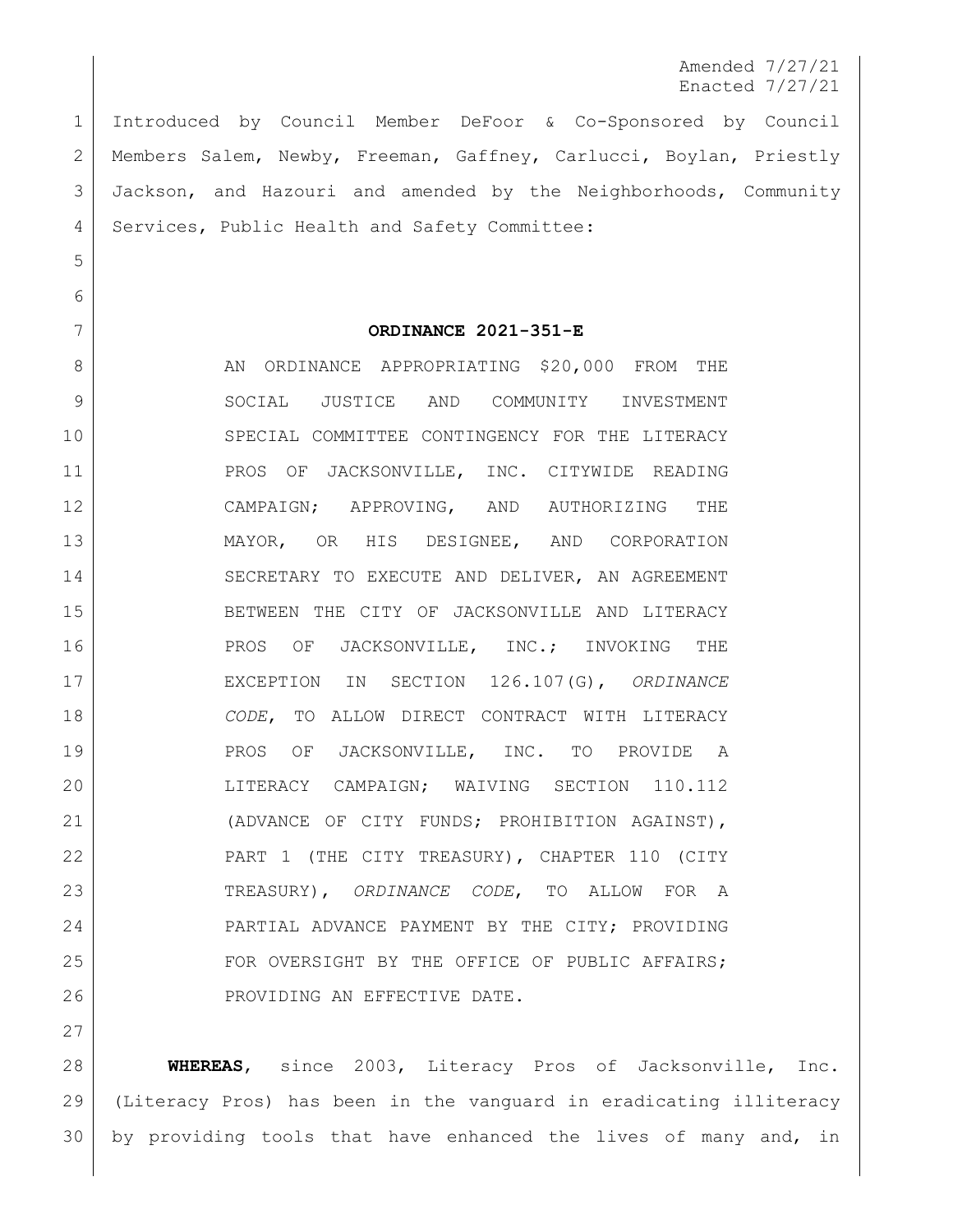1 turn, strengthened our communities and City; and

 **WHEREAS**, initially, with six Learn to Read tutors, Literacy Pros embarked on a commitment to combat illiteracy. Groups like 4 | Learn to Read were organized in churches, businesses and social 5 organizations to identify and train volunteers as tutors; and

 **WHEREAS**, in 2013, Literacy Pros partnered with the Jacksonville Sheriff's Office to provide literacy workshops for inmates. Beginning with literacy workshops at the Community 9 | Transitional Center, Literacy Pros has helped hundreds of inmates learn how to read and, in doing so, made a difference in the lives 11 of inmates and their families, lowered the rate of recidivism and 12 provided a pathway toward productive citizenship; and

 **WHEREAS,** as Literacy Pros of Jacksonville, Inc. seeks to have a greater outreach to inspire young people to discover the life expanding opportunities through reading and seeks to do so through 16 a city wide campaign; now therefore

 **BE IT ORDAINED** by the Council of the City of Jacksonville:

 **Section 1. Appropriation.** For the 2020-2021 fiscal year, within the City's budget, there are hereby appropriated the indicated sum(s) from the account(s) listed in subsection (a) to the account(s) listed in subsection (b):

 (The account information is attached hereto as **Exhibit 1**, and incorporated herein by this reference)

(a) Appropriated from:

26 See attached **Exhibit 1** \$20,000

(b) Appropriated to:

28 See attached **Exhibit 1** \$20,000

 (c) **Explanation of Appropriation -** The funding above is being appropriated from the Social Justice and Community Investment Special Committee Contingency and to be

 $- 2 -$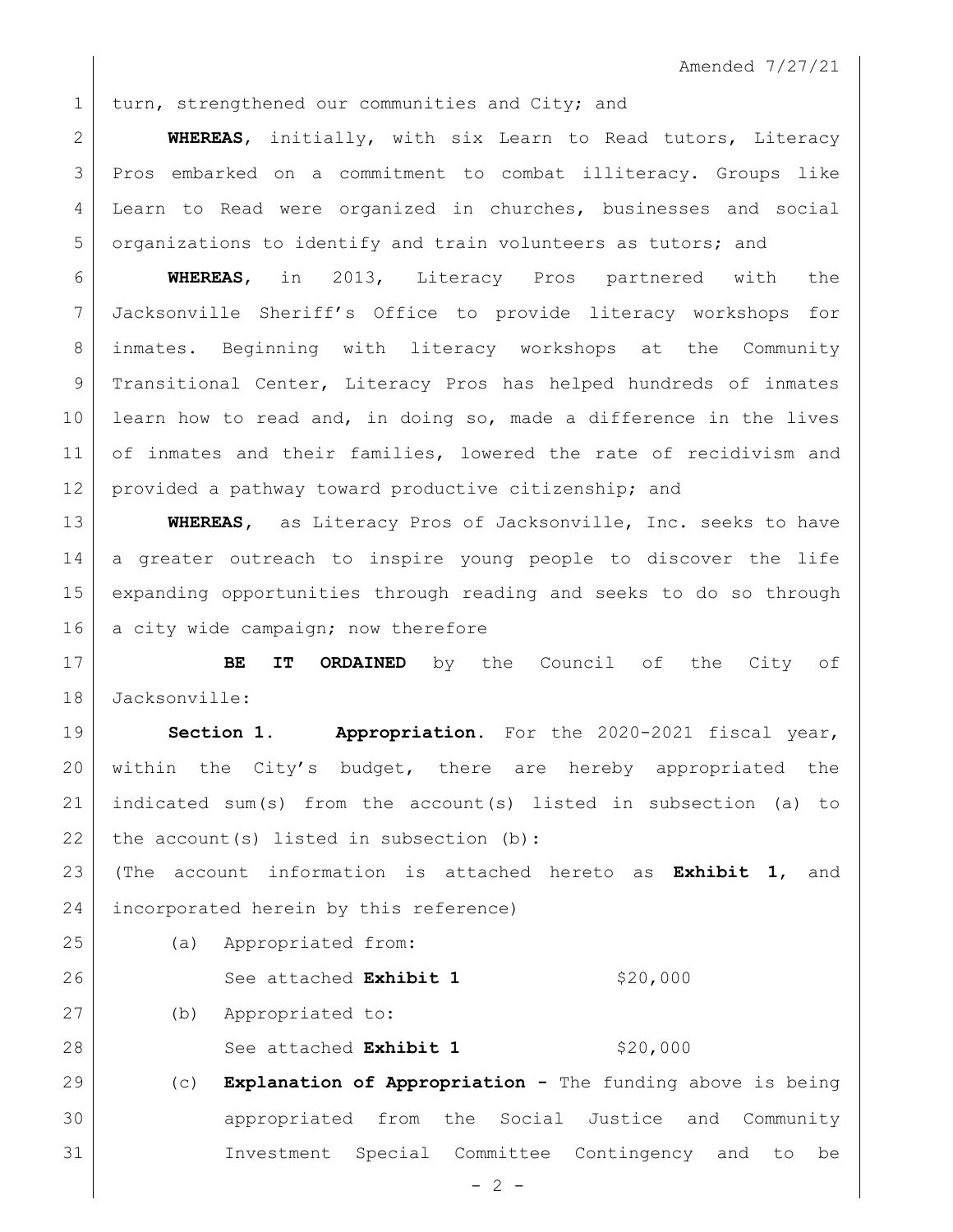1 atilized by Literacy Pros of Jacksonville, Inc. to 2 conduct a city-wide campaign.

 **Section 2. Purpose.** The purpose of the appropriation in Section 1 is to provide funding for the Literacy Pros of Jacksonville, Inc. #YRead campaign, as more fully described in **Revised Exhibit 2,** labeled as "Revised Exhibit 2, Rev Scope, July 19, 2021 - NCSPHS" attached hereto.

 **Section 3. Agreement approved and execution authorized.** 9 There is hereby approved, and the Mayor, or his designee, and 10 Corporation Secretary are hereby authorized to execute and deliver, 11 | the Marketing Services Agreement between the City of Jacksonville 12 and Literacy Pros of Jacksonville, Inc., in substantially the form as attached hereto as **Revised Exhibit 3,** labeled as "Revised Exhibit 3, Rev Agmt, July 19, 2021 - NCSPHS"**,** and incorporated herein by this reference (the "Agreement"). The Agreement may include such additions, deletions and changes as may be reasonable, 17 | necessary and incidental for carrying out the purposes thereof, as may be acceptable to the Mayor, or his designee, with such inclusion and acceptance being evidenced by execution of the Agreement by the Mayor, or his designee; provided however, no modification to the Agreement may increase the financial obligations or liability of the City to an amount in excess of the amount stated in the Agreement or decrease the duties and obligations of Literacy Pros of Jacksonville, Inc. as stated in the Agreement, and any such modification shall be technical only and shall be subject to appropriate legal review and approval by the Office of General Counsel and the City's Risk Management Division for appropriate insurance and indemnification requirements in accordance with Section 128.601, *Ordinance Code*. For the purposes of this Ordinance, the term "technical changes" is defined as those changes having no financial impact to the City and any other non-

 $- 3 -$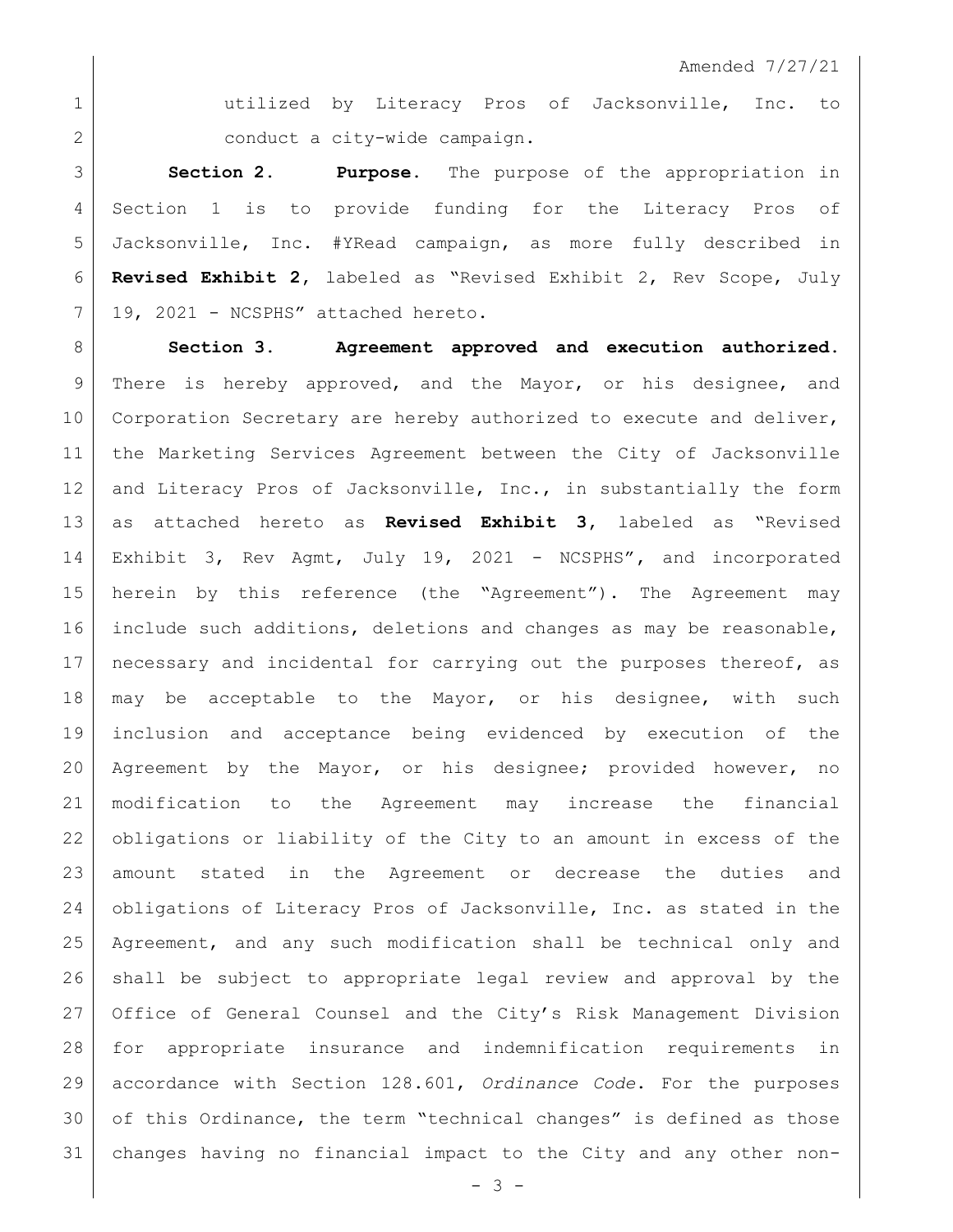## Amended 7/27/21

1 substantive changes that do not substantively increase the duties 2 and responsibilities of the City under the provisions of the Agreement.

 **Section 4. Invoking the exception to Section 126.107(g), Ordinance Code.** The City is hereby authorized to procure the use of 6 the professional services of Literacy Pros of Jacksonville, Inc., to provide services for a literacy and reading marketing campaign. Pursuant to Section 126.107(g) (Exemptions), Part 1 (General Regulations), Chapter 126 (Procurement Code), *Ordinance Code*, such procurement is exempted from competitive solicitation because the supplies or services are to be provided by those specifically prescribed within authorizing legislation that appropriates the 13 same. With the exception of the foregoing, all other provisions of Chapter 126, *Ordinance Code*, shall remain in full force and effect.

 **Section 5. Waiving Section 110.112, Ordinance Code.** 16 Section 110.112 (Advance of City funds; prohibition against), Part 1 (The City Treasury), Chapter 110 (City Treasury), *Ordinance Code*, is hereby waived to allow for a partial advance payment as described in the Agreement.

 **Section 6. Oversight.** The Mayor is requested to appoint the Office of Public Affairs to oversee the project in Section 2 above and to ensure compliance with all other appropriate laws.

 **Section 7. Effective Date.** This Ordinance shall become effective upon signature by the Mayor or upon becoming effective 25 without the Mayor's signature.

 

Form Approved:

 

31 | /s/ Paige H. Johnston